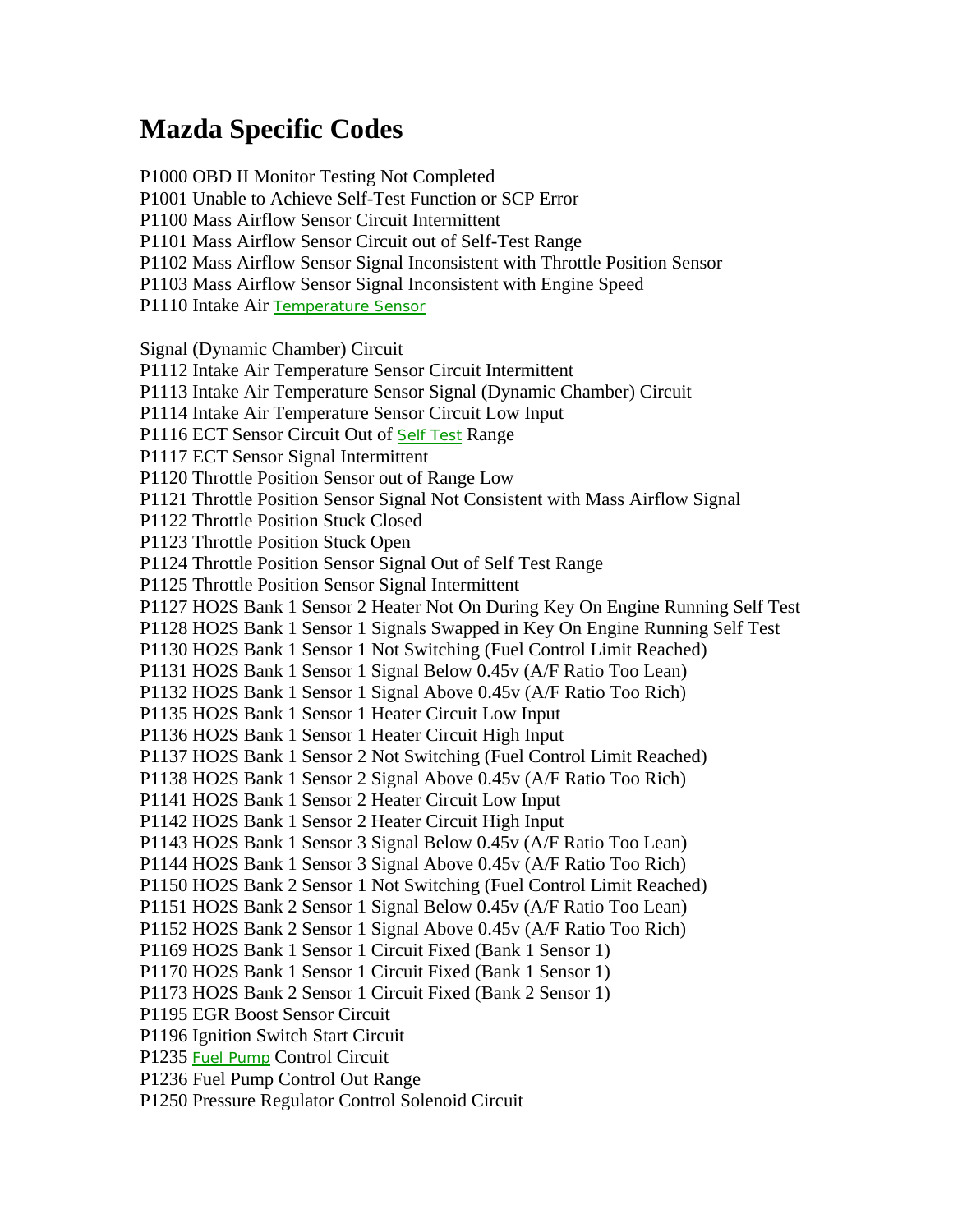P1252 Pressure Regulator Control Solenoid '2' Circuit P1260 Anti-Theft System Signal Detected - Engine Disabled P1270 Engine RPM or Vehicle Speed Limit Reached P1309 Misfire Detection Monitor P1345 No CMP or SGC Signal P1351 Ignition Diagnostic Monitor Signal Lost to PCM or Out Of Range P1352 Ignition Coil 'A' Primary Circuit P1353 Ignition Coil 'B' Primary Circuit P1354 Ignition Coil 'C' Primary Circuit P1358 Ignition Diagnostic Monitor Signal Out Of Self Test Range P1359 SPOUT Signal Lost To Powertrain Control Module Or Out Of Range P1360 Ignition Coil 'A' Secondary Circuit P1361 Ignition Coil 'B' Secondary Circuit P1362 Ignition Coil 'C' Secondary Circuit P1364 Ignition Coil Primary Circuit P1365 Ignition Coil Secondary Circuit P1390 Octane Adjust Shorting Bar Out or Circuit Open P1400 DPFE Sensor Circuit Low Input P1401 DPFE Sensor Circuit High Input P1402 EGR Valve Position Sensor Circuit P1405 DPFE Sensor Upstream Hose Off Or Plugged P1406 DPFE Sensor Downstream Hose Off or Plugged P1407 No EGR Flow Detected P1408 EGR System Flow Out of Key On Engine Running Self Test Range P1409 EGR Vacuum Regulator Solenoid Circuit P1410 EGR Boost Solenoid Valve Stuck P1443 EVAP System Purge Flow Fault P1444 EVAP Purge Flow Sensor Circuit Low Voltage P1446 EVAP Purge Flow Sensor Circuit High Voltage P1449 CDCV or Throttle PositionCV Circuit P1450 EVAP Control System Fault P1451 Canister Vent Solenoid Circuit P1455 Fuel Tank Level Sensor Circuit P1460 Wide Open Throttle A/C Cut-Off Relay Circuit P1464 Air Conditioning Control Signal Circuit P1474 Fan Control (Primary Winding) Circuit P1479 Fan Control (Condenser Primary) Circuit P1485 EGR Vacuum Solenoid Circuit P1486 EGR Vent Solenoid Circuit P1487 EGR-CHK (Boost) Solenoid Circuit P1496 EGR Valve Motor Coil '1' Open or Shorted P1497 EGR Valve Motor Coil '2' Open or Shorted P1498 EGR Valve Motor Coil '3 Open or Shorted P1499 EGR Valve Motor Coil '4' Open or Shorted P1500 Vehicle Speed Sensor Intermittent Signal P1501 Vehicle Speed Sensor Out of Self Test Range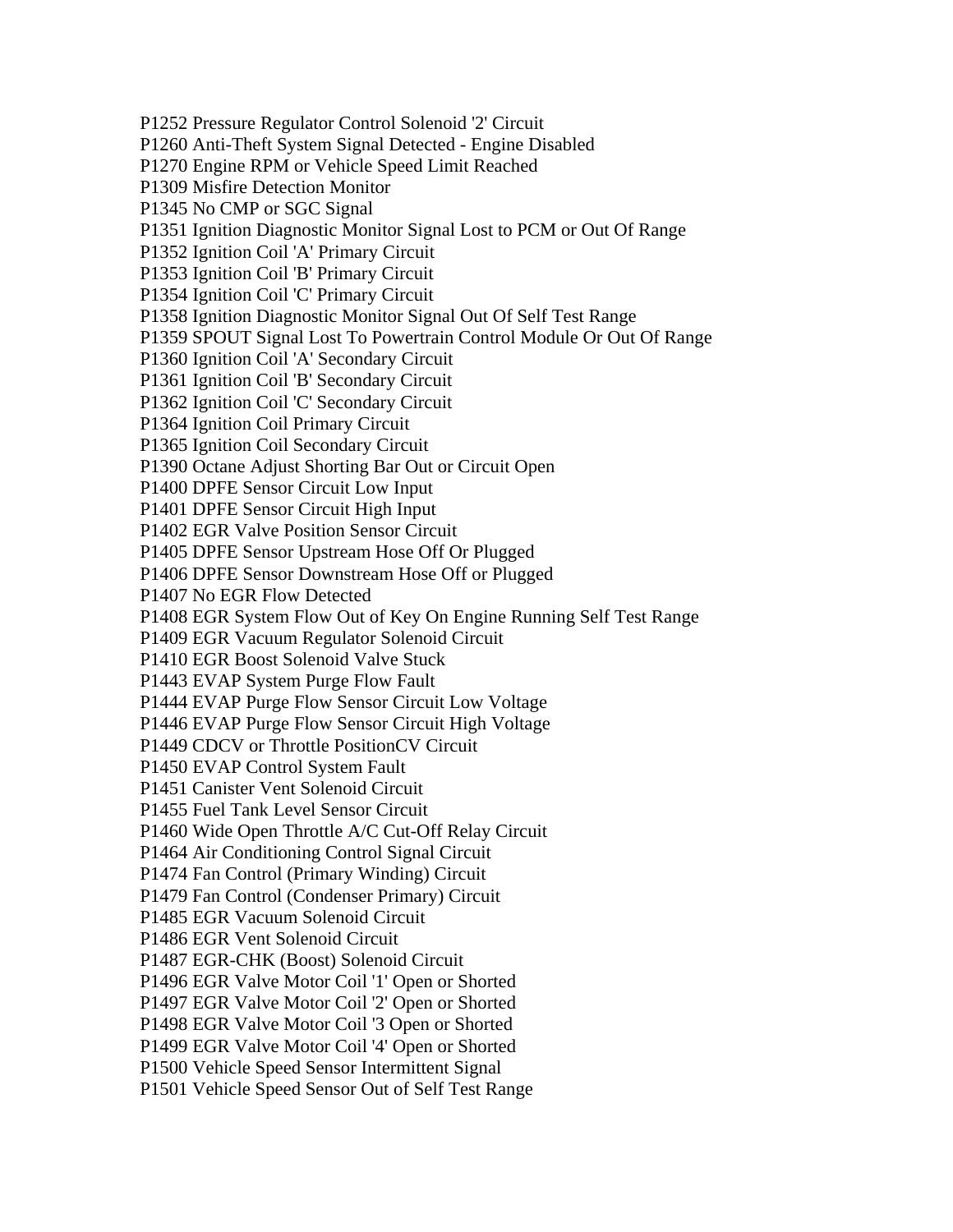P1502 Vehicle Speed Sensor Circuit Error P1504 Idle Air Control Solenoid Circuit Intermittent P1505 Idle Air Control System at Adaptive Clip P1506 Idle Air Control System Overspeed Detected P1507 Idle Air Control System Underspeed Detected P1508 Bypass Air Solenoid '1' Circuit P1509 Bypass Air Solenoid '2 Circuit P1512 VTCS Fault P1521 VRIS Solenoid '1' Circuit P1522 VRIS Solenoid '2 Circuit P1523 VICS Solenoid Circuit P1524 Charge Air Cooler Bypass Solenoid Circuit P1525 ABV Vacuum Solenoid Circuit P1526 ABV Vent Solenoid Circuit P1529 L/C Atmospheric Balance Air Control Valve Circuit P1540 ABV System Fault P1562 Powertrain Control Module +BB Voltage Low P1569 VTCS Circuit Low Input P1570 VTCS Circuit High Input P1601 Powertrain Control Module Communication Line to TCM Error P1602 Powertrain Control Module Communication Line to TCM Error P1602 Immobilizer System Communication Error with Powertrain Control Module P1603 Immobilizer System Fault P1604 Immobilizer System Fault P1605 Powertrain Control Module Keep Alive Memory Test Error P1608 Powertrain Control Module (ECM CPU) DTC Test Fault P1609 Powertrain Control Module (ECM CPU) Knock Sensor Circuit P1621 lmmobilizer System Fault P1622 lmmobilizer System Fault P1623 lmmobilizer System Fault P1624 lmmobilizer System Fault P1627 Powertrain Control Module (ECM/TCS) Line Communication Error P1628 Powertrain Control Module (ECM/TCS) Any Line Communication Error P1631 Generator Output Voltage Signal (No Output) P1632 Battery Voltage Monitor Circuit P1633 Battery Overcharge Fault P1634 Generator Terminal 'B' Circuit Open P1650 Power Steering Pressure Switch Out of Range Fault P1651 Power Steering Pressure Switch Circuit P1652 Power Steering Pressure Switch Circuit P1701 Transmission Range Sensor Reverse Engagement Error P1702 Transmission Range Sensor Circuit Intermittent P1703 Brake On/Off Switch Out of Self Test Range P1705 Transmission Range Sensor out of Self Test Range P1709 Clutch Pedal Position Switch Circuit P1711 Transmission Fluid Temperature Sensor Circuit out of Self Test Range